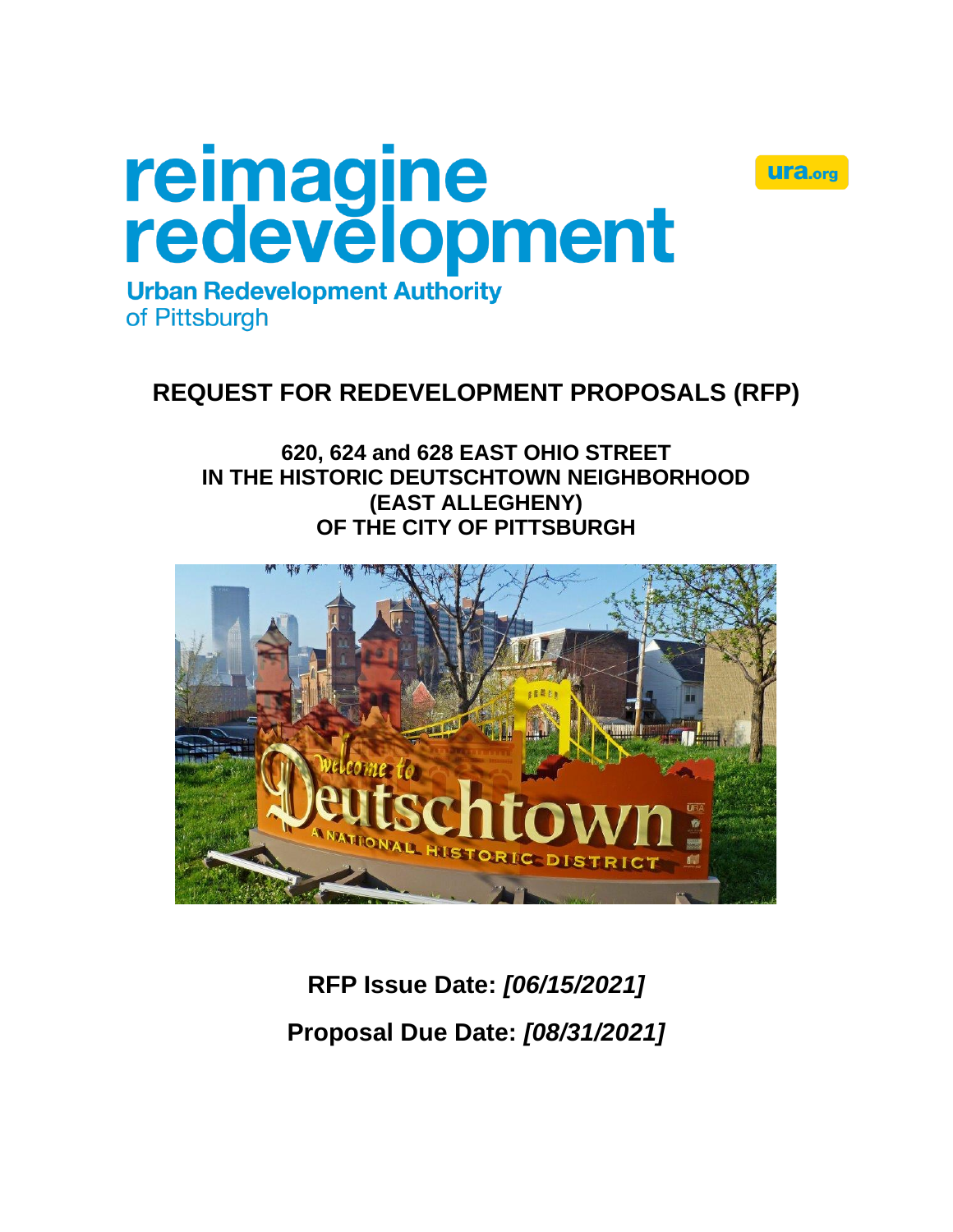# **I. INTRODUCTION**

# **Goal of the RFP**

The Urban Redevelopment Authority of Pittsburgh (URA), in partnership with the Historic Deutschtown Development Corporation ("HDDC") and the East Allegheny Community Council (EACC), is seeking developers and/or development teams for three contiguous buildings (the "site") along the East Ohio Street Business District in the Historic Deutschtown neighborhood (East Allegheny) of the City of Pittsburgh (the "City"). The goal of this RFP is to select a single developer to complete a distinctive mixed-use redevelopment of three contiguous addresses at 620, 624 and 628 East Ohio Street (there is no 622 or 626 East Ohio Street). Preservation and restoration of 628 East Ohio Street is strongly encouraged. Responses that propose restoration to the buildings on the site will be given special consideration. Demolition of any of the(se) structures will be considered, if it is necessary to the end use.

The URA and HDDC are primarily focused on the sale of 620, 624 and 628 East Ohio Street, but proposals that include the assemblage of other privately owned or under option adjacent parcels to create greater development density would be given special consideration.

The URA has committed \$20,000 to pre-development costs which will be put towards the stabilization of the roof at 628 East Ohio Street. However, there is no commitment by the URA to provide subsidy for this project beyond pre-development. Proposals must take this into consideration.



# **Property Description**

| Addresses:               | 620, 624 and 628 East Ohio Street                                                                                                                                                                                   |  |
|--------------------------|---------------------------------------------------------------------------------------------------------------------------------------------------------------------------------------------------------------------|--|
| Neighborhood:            | East Allegheny                                                                                                                                                                                                      |  |
| <b>Council District:</b> |                                                                                                                                                                                                                     |  |
| Councilperson:           | <b>Bobby Wilson</b>                                                                                                                                                                                                 |  |
| Preferred Use:           | Mixed Use $-1st$ floor neighborhood-serving retail, upper<br>levels office or residential **<br>• ** preferred uses but not required – selection<br>committee is flexible and open to creative<br>uses for the site |  |
| District Zoning:         | Local Neighborhood Commercial (LNC)                                                                                                                                                                                 |  |
| Minimum Sale Price:      | \$250,000                                                                                                                                                                                                           |  |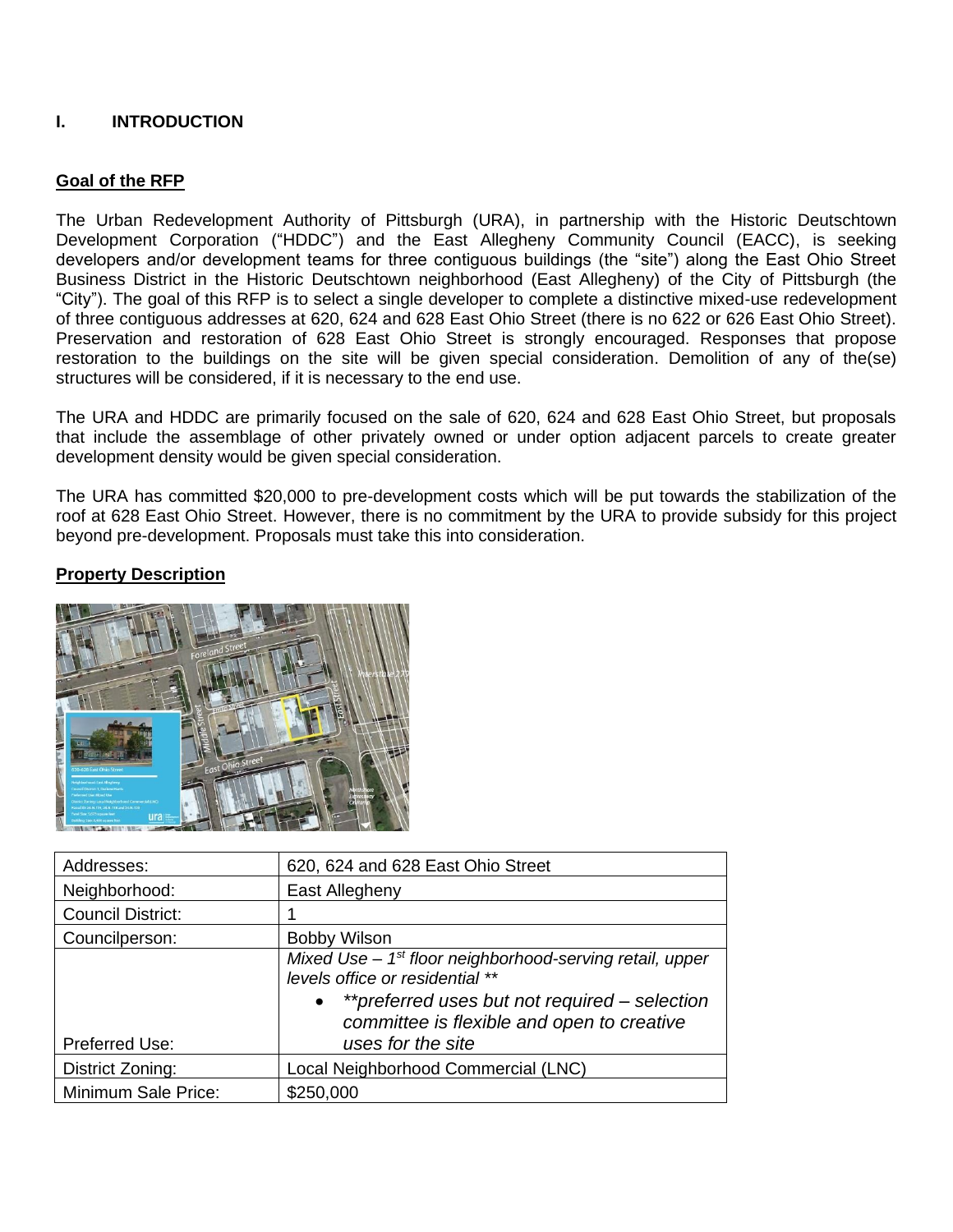# **620 East Ohio Street**



Parcel ID: [24-N-115\\*](http://www2.county.allegheny.pa.us/RealEstate/GeneralInfo.aspx?ParcelID=0024N00115000000%20%20%20%20&SearchType=3&SearchParcel=0024n00115) Lot Size: 2,640 square feet\*\* Building Size: 8,800 square feet\*\*

Most recently, 620 East Ohio Street was used as medical office space. HDDC purchased this building in 2008. It has been vacant since then. This is the largest footprint of the three properties on the site. It is the only one of the properties with access to Emlin Street to the North. Proposals may include demolition of this structure.

#### **624 East Ohio Street**



Parcel ID: [24-N-118\\*](http://www2.county.allegheny.pa.us/RealEstate/GeneralInfo.aspx?ParcelID=0024N00118000000%20%20%20%20&SearchType=3&CurrRow=0&SearchName=&SearchStreet=&SearchNum=&SearchMuni=&SearchParcel=0024n00118&pin=0024N00118000000) Lot Size: 1,560 square feet Building Size: 1,800 square feet

This property has a local historic building designation. Demolition, if proposed, would be subject to [Historic Review Commission](https://pittsburghpa.gov/dcp/hrc) approval.

# **628 East Ohio Street**



Parcel ID: [24-N-120\\*](http://www2.county.allegheny.pa.us/RealEstate/GeneralInfo.aspx?ParcelID=0024N00120000000%20%20%20%20&SearchType=3&SearchParcel=0024n00120) Lot Size: 1,470 square feet Building Size: 2,640 square feet

Preservation of this property is strongly encouraged. URA will be stabilizing the roof of this property in the advance of the 2021-22 winter.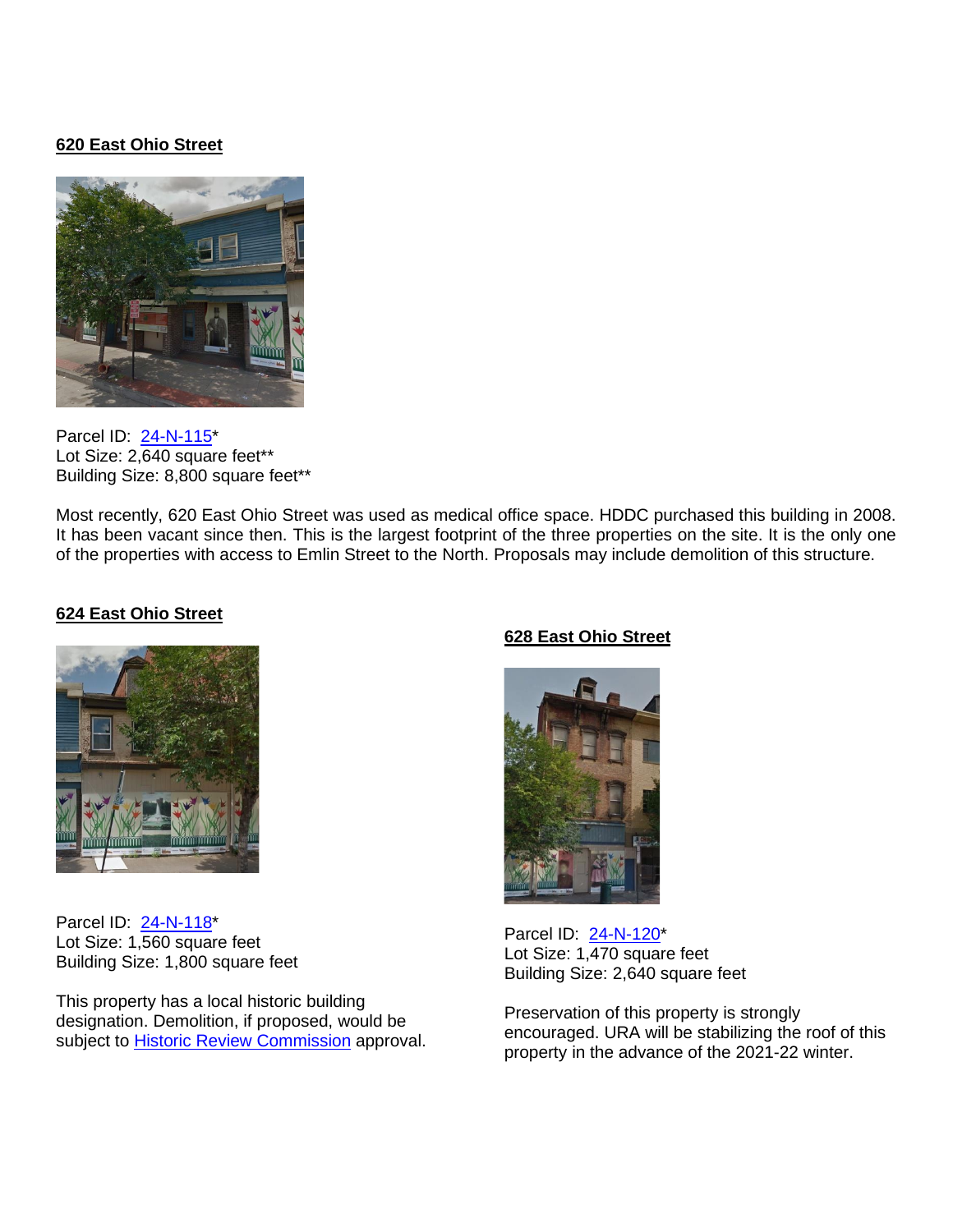The URA acquired 624 and 628 East Ohio Street in 2005 from the City. These mixed-use buildings are 2.5 and 3.5 story structures, respectively, with basements and minimal associated land. The buildings have been vacant for a significant period of time and show signs of this vacancy. Proposals may include demolition of the structure at 620 East Ohio Street, but the full demolition of 624 and 628 East Ohio Street is strongly discouraged but partial demolition may be considered if necessary. The selection committee is open to a variety of end-uses and is open to creative development solutions to the site.

\* The Parcel IDs are hyperlinked to the Allegheny County Property Assessments page.

\*\* Measurements are approximate and not based on surveyed data.

# **RFP Timeline**

| <b>RFP</b> Issue Date                | 6/15/21             |
|--------------------------------------|---------------------|
| <b>Proposal Due Date</b>             | 8/31/21             |
| Proposal Evaluation Period           | $9/1/21 - 10/1/21$  |
| Interviews with Potential Developers | $10/1/21 - 11/5/21$ |

\* Interested developers should plan to schedule a site tour at 620-628 East Ohio Street. Please request your preferred date and time with Gordon Hall, [ghall@ura.org.](mailto:ghall@ura.org) Please do not schedule your site visit any later than July 30, 2021.

#### **Neighborhood Market Conditions**

Historic Deutschtown (East Allegheny) is one of the Northside's 18 neighborhoods. First laid out in 1788, the borough of Allegheny, Pennsylvania, was incorporated in 1828 where the Northside now stands. In 1840, Allegheny was incorporated as a city and grew to the  $4<sup>th</sup>$  largest city in Pennsylvania. The City of Allegheny was annexed by Pittsburgh in 1907 and became known as the Northside.

Historic Deutschtown spans the area between I-279 to the east and south, the Allegheny Commons Park to the west, and Allegheny General Hospital (AGH) and the base of the Fineview neighborhood to the north. The neighborhood includes National Register and Citydesignated historic districts and contains a wealth of late-Victorian residential and commercial architecture.

The Historic Preservation Tax Credit (HPTC) provides tax credits to qualified taxpayers who will be completing the restoration of a qualified historic structure into an-income producing property. All projects must include a qualified rehabilitation plan that is approved by the Pennsylvania Historical and Museum Commission (PHMC) as being consistent with the standards for rehabilitation of historic buildings as adopted by the United States Secretary of the Interior. Pennsylvania Historic Preservation Tax Credits (HPTC) can be used for this project. Applicants will be required to submit supporting documents to complete the application. Supporting documents include photographs of the building and its surroundings, a map showing the boundaries of the historic district and the location of the building and a statement of historic and architectural significance.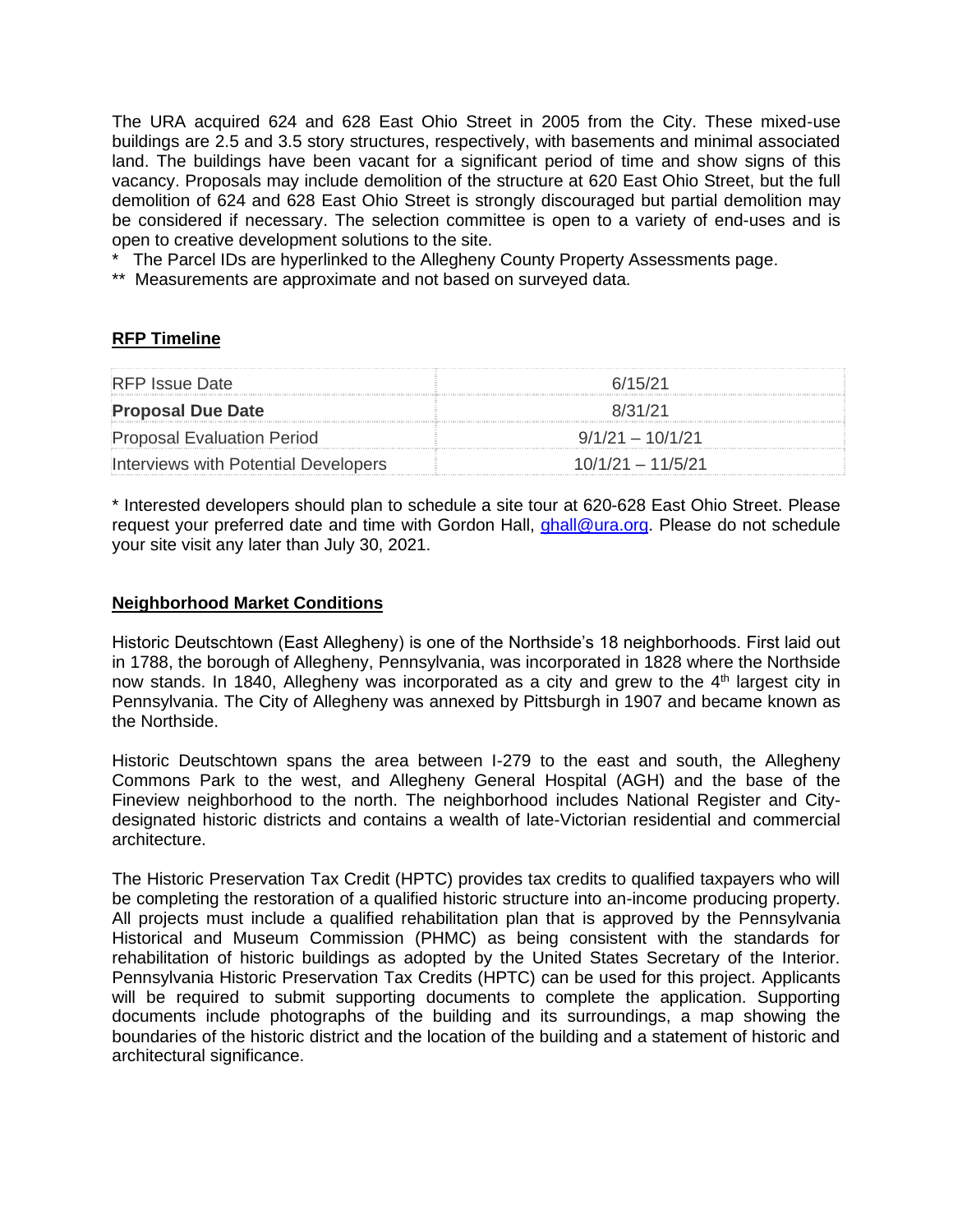The East Ohio Street Business District is the Northside's front door and gateway to its many neighborhoods, cultural attractions and major employers from I-279 and PA Route 28. The district is the largest, most heavily traveled, and primary commercial district in the Northside. Over 130,000 vehicles pass by and through this corridor every day, making it one of the most visible areas in the region. Over the past 30 years, this highly visible district experienced significant deterioration. However, within the past 6 years the district has seen positive trends, including historic building restorations, steady growth in neighborhood-serving businesses including existing shops and signature restaurants. This growth has created a solid foundation needed to attract new business developments. A strong housing market in Historic Deutschtown and surrounding neighborhoods add consumer spending capacity and a diverse customer base.

The neighborhood is very walkable and most errands can be accomplished on foot. A 2008 Elm Street Survey revealed that an astonishing 24% of neighborhood respondents walked to work, mostly to AGH, the North Shore or to Downtown Pittsburgh (downtown). In addition to be home to AGH, the neighborhood is also home to a grocery store, pharmacy, daycare, auto repair shop, post office, gas station, and several banks, as well as smaller boutiques and gift shops. A burgeoning restaurant/bar and live music scene has created a strong food and entertainment cluster. There are many bus stops and ample highway access when vehicle travel is necessary.

The neighborhood is bike-friendly as it is relatively flat with "sharrow" bike lanes. It is adjacent to Allegheny Commons Park and the North Shore Riverfront Park and Trail. Recent bikeway installations by PENNDOT and the City will strengthen the neighborhood's connection to the regional bike/trail network. The site is highly accessible and receives an 88 out of 100 for walkability, a 78 for accessibility to transit and a 77 for "bikeability" on WalkScore.com. A 10 minute walk reaches downtown or the T-Station on the North Shore, giving the site access to all of downtown, the South Side and points south of the City without needing a car.

Historic Deutschtown boasts many popular Pittsburgh restaurants including Legends of the North Shore, Max's Allegheny Tavern, Siempre Algo, Fig & Ash, The Coop, Penn Brewery, and Bistro to Go, and The Priory Bakery. The Priory Hotel and Grand Hall attract many local and out-of-town visitors. In addition, the newly opened Comfort Inn, located one block away, at 800 East Ohio Street, will bring a new group of out-of-town visitors. The neighborhood is a center point of several successful annual events including Deutschtown Music Festival, Pumpkinfest Children's Festival, Northside Sandwich Week, and Northside Mardi Gras, along with many more recurring farmers markets and artisan sales during the Spring, Summer, and Fall seasons. Other recreational amenities that are close to the site include the National Aviary, the Children's Museum, New Hazlett Theater, The Warhol Museum, Photo Antiquities Museum, Stage AE, PNC Park, and Heinz Field.

Other notable development activities in the area include the Federal-North Garden Theater District Project by Trek Development, the re-branding and redevelopment of Allegheny Center as Nova Place by Faros Properties, and the Workingmen's Square Project in the 800 block of East Ohio Street, which includes a 96 room hotel, and banquet facility.

For a market profile relevant to the development area, East Allegheny–East Ohio Street Commercial District, [click](http://apps.pittsburghpa.gov/ura-files/EAll_Profile_2015.pdf) here.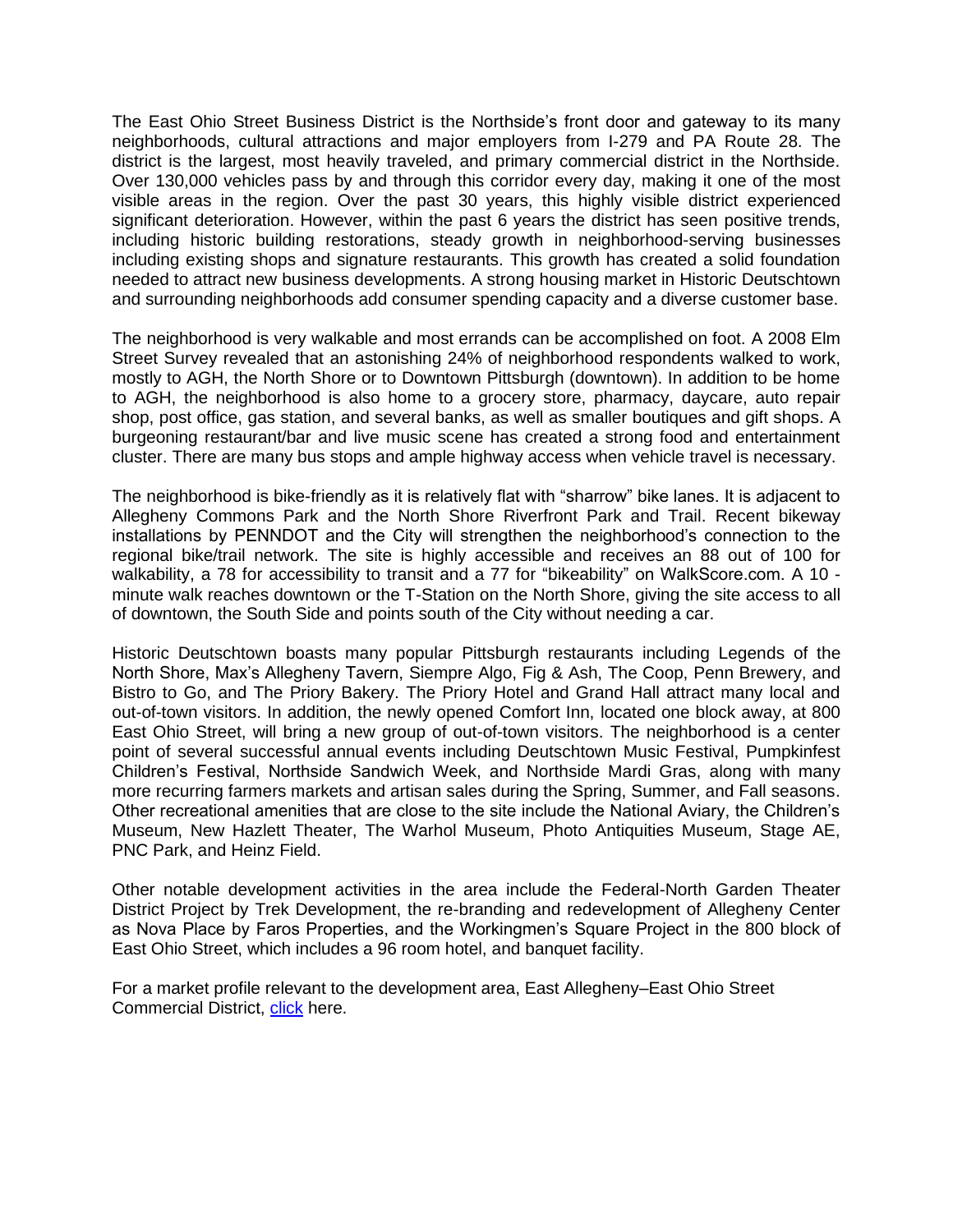#### **Community Process**

The selected developer will be expected to work with the URA, HDDC, EACC, NSLC and Council District 1's Office to ensure the proposed project fits within the neighborhood context, vision and larger planning goals. The developer's proposal should address the basic principles outlined in the Deutschtown Gateway Project. The Deutschtown Gateway Project is a conceptual plan that includes sensitive in-fill construction and restoration of several Victorian storefronts, including 624 and 628 East Ohio Street, in an effort to strengthen the entryway of this important Northside business district.

Phase I of the Deutschtown Gateway Project, the complete restoration of 632 East Ohio Street, a Victorian-era commercial building façade, has been completed. Located near I-279, it is a highly visible landmark for commuters and visitors exiting the highway.

Phase II of the plan, 620-628 East Ohio Street, calls for a combination of restoration and infill construction. There is a strong preference for first-floor retail space in the business district which will augment the ongoing plans and initiatives to activate East Ohio Street. The plan also proposes the creation of 6,000 to 8,000 square feet of horizontal commercial and/or residential space per floor, on the 2<sup>nd</sup> and 3<sup>rd</sup> stories of this multi-parcel development but the community is open to a variety of creative uses for the buildings and the site.

The conceptual plan, which focuses on historic preservation, illustrates HDDC's preference for high-quality, commercial development. The URA and HDDC expect the selected developer to foster a close relationship with the community as this project becomes a reality. The selected developer will be expected to work with the URA, the Council District 1 Office, EACC and HDDC to ensure the project fits within the neighborhood context, vision and larger planning goals. Should the developer choose not to use the concept plan, the developer's plan should address the same basic principles.

HDDC is a community-based development entity for the commercial corridor with members comprised of community leaders, business owners and the East Allegheny Community Council (EACC). EACC is an inclusive, resident-driven, volunteer-based, non-profit community development organization focused on improving quality of life of Historic Deutschtown/East Allegheny residents and stakeholders through community engagement and advocacy, historic preservation, community restoration and beautification, and community planning and development. To learn more about EACC click [here.](http://deutschtown.org/) Both groups are assisted by the Historic Deutschtown Development Corporation. HDDC serves HDDC as Project Manager for East Ohio development projects, while EACC is a member organization of the Conference.

Interested developers are encouraged to meet with HDDC and EACC prior to submitting a proposal package to discuss how the proposed project relates to their community plan. Mark Fatla of NSLC can be reached at 412-904-3866 x200 and mark@pittsburghnorthside.com and Douglas Kamper of EACC and HDDC can be reached at 412-321-1204 or at info@deutschtown.org. It is worth noting that NSLC is in constant contact with businesses and can play an active role in connecting potential anchor tenants.

# **II. Proposal Requirements**

Proposals should demonstrate the capacity and creativity of the developer to transform the parcels included in this RFP by following high development standards and presenting the best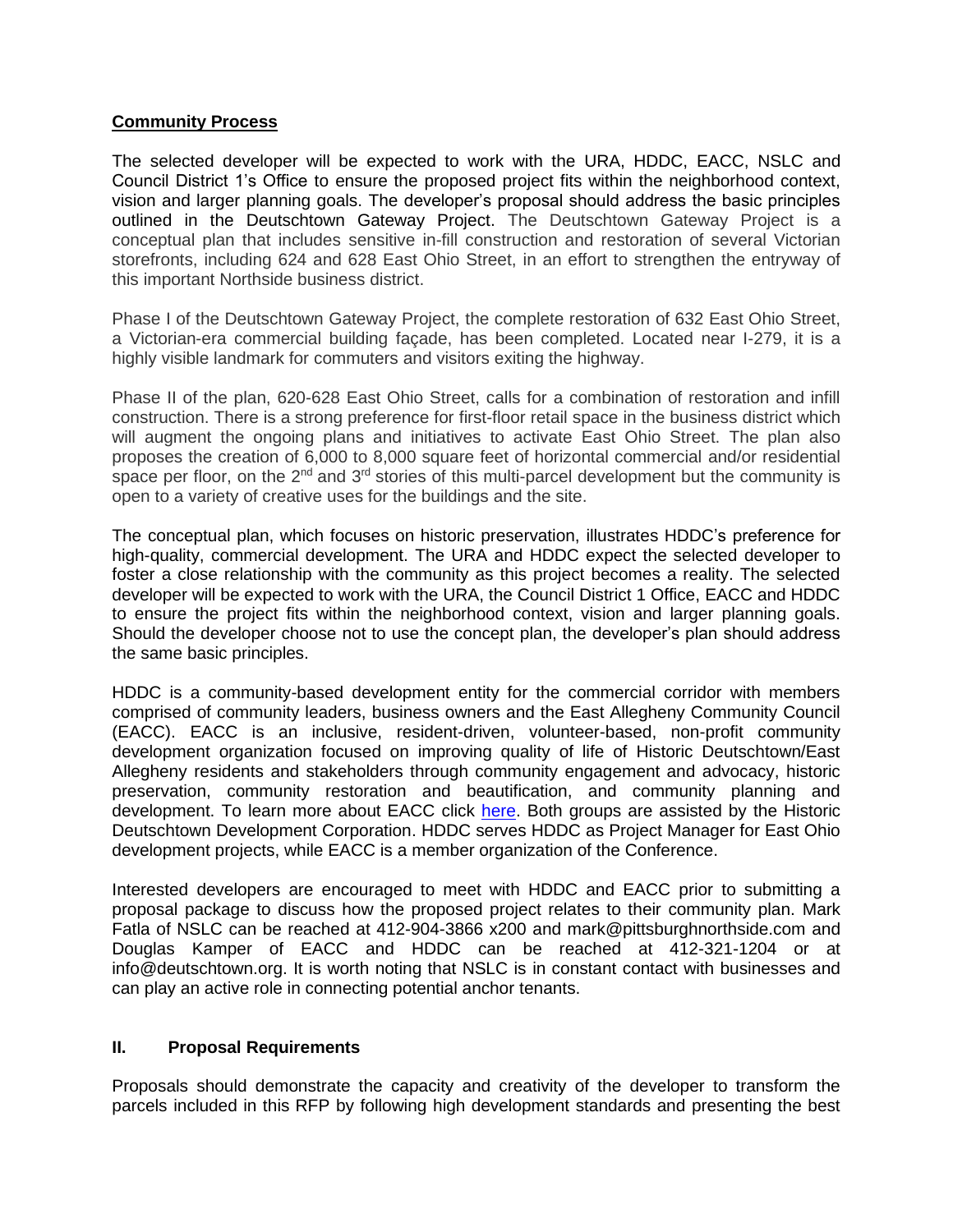economically viable project(s) for the City. It is expected that proposals will include the appropriate scale of development for the neighborhood in which it is located. The developer will be required to coordinate design and construction with the URA to ensure that the proposed project(s) complement the neighborhood's and City's revitalization goals.

All responses should include the RFP Summary Page, which can be found at the end of this document, as the cover page of the proposal package. The proposal package needs to be in a binder using section dividers with tabs. The proposal should be divided into sections based on the following Proposal Requirements outline. Responses should be limited to 10 pages not including the RFP Summary Page and exhibits. The developer should submit ten (10) hard copies of the proposal package with one (1) flashdrive in a single bookmarked PDF format to:

Gordon Hall, Project Manager [ghall@ura.org](mailto:ghall@ura.org) Urban Redevelopment Authority of Pittsburgh 412 Boulevard of the Allies Suite 901 Pittsburgh, PA 15219

All responses should include the following RFP Summary Page as the cover page of the proposal package. This page should be fully completed by the developer. **ALL RESPONSES MUST BE RECEIVED BY THE RESPONSE DUE DATE AND TIME AS STATED IN THE RFP TIMELINE for consideration.** Any late responses will not be reviewed.

The following Proposal Requirements will serve to establish a developer's overall capacity to complete this project.

- 1. RFP Summary Page
- 2. Project Narrative
	- a.) Project Description specific use, number of units (for residential) and/or commercial square feet (for retail, office, etc.)
	- b.) Parking parking required by district zoning in relation to the parking necessary to meet the project demands
	- c.) Community engagement plan general approach and how the project complies with the principles outlined in the community plan
	- d.) Sustainability goals performance measures or industry standards that will be used to assess the sustainability of the project
	- e.) Minority/Women Owned Business Enterprise plan strategy to maximize MWBE participation and projected goals
	- f.) Ownership entity (single owner, partnership, LLC) ability to finance the costs associated with project including previous experience in attracting equity investors and fundraising
	- g.) Development entity project management plan and role of each development partner in the implementation of the development plan
	- h.) Expected Zoning Variances (if any) strategy to obtain approval(s)
- 3. Concept Drawings of the Proposed Project (Exhibits)
	- a.) Site plan and floor plans
	- b.) Elevations
	- c.) Phased plan, if applicable, with first phase clearly identified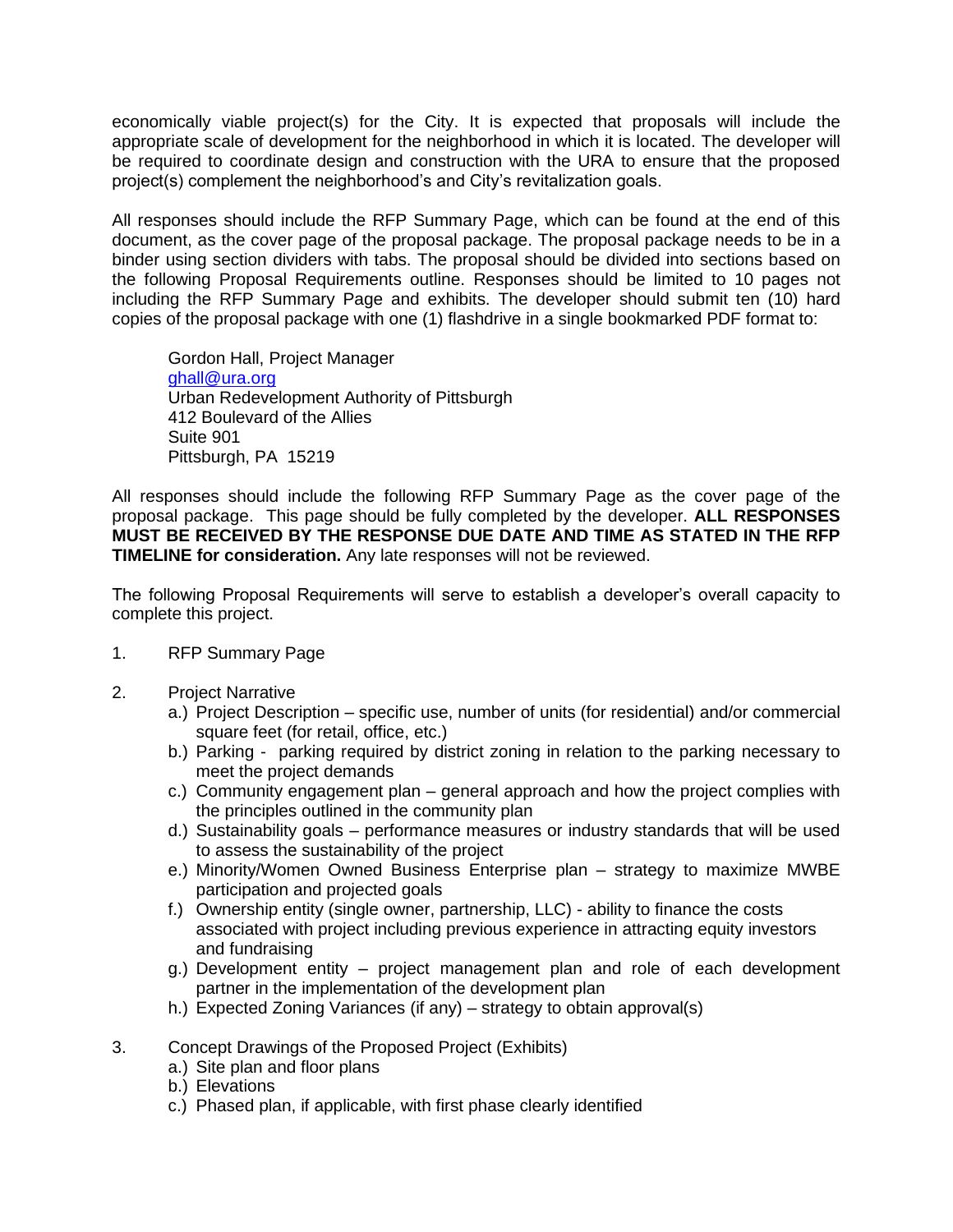- 4. Budgets (Exhibits)
	- a.) Financing sources with funding gaps, if any, identified
	- b.) Project uses including developer's offer as well as detailed hard and soft costs
	- c.) Proforma including all anticipated operational and maintenance costs
	- d.) Phased sources and uses, if applicable, with first phase clearly identified (Why is phasing being shown for a relatively small project?)
- 5. Proposed Development Timeline (Exhibits)
	- a.) Schedule that identifies the duration of key tasks (i.e. due diligence, conceptual design, design development, permitting, final design, contract award, construction, etc.) and indicates major milestones
	- b.) Phased development timeline, if applicable, with first phase clearly identified
- 6. Financial Capacity (Exhibits)
	- a.) Joint venture, general, or limited partners, and percentage of interest
	- b.) Evidence of Equity Contribution such as bank statements
	- c.) Letters of Interest or references from lending institutions
	- d.) Letters of Interest from potential tenants
- 7. Relevant Development Experience (Exhibits)
	- a.) Resumes or biographies of the proposed development team
	- b.) Fact sheets for similar projects (images, date, location, concept, funding sources, current vacancy rates)
	- c.) Press clippings that include project narratives to describe previous work

#### **III. Selection Process**

The URA's intention is to enter into an exclusive negotiation period with the selected developer. During the exclusive negotiation period, the URA and HDDC will provide the developer sufficient time to complete due diligence activities necessary to define a scope of work and schedule that will ultimately become part of a formal Disposition Contract.

A developer may be selected based on, but not limited to, the following criteria:

- 1. Experience completing similar redevelopment projects in an urban neighborhood;
- 2. Capacity to attract and secure financing, with a minimum amount of public subsidy;
- 3. Ability to assemble a team with the appropriate specialties;
- 4. Appropriateness of proposed plan with RFP goals and scale of development;
- 5. Experience with community engagement;
- 6. Commitment to sustainable design standards; and
- 7. Commitment to Minority/Women Owned Business Enterprise participation.

The developer is responsible for designing a project that meets the zoning regulations and building codes adopted by the City and is otherwise compliant with the law.

A developer will be recommended to the URA Board based on the overall quality of the proposed project. The evaluation of the developer's qualifications, experience and capacity will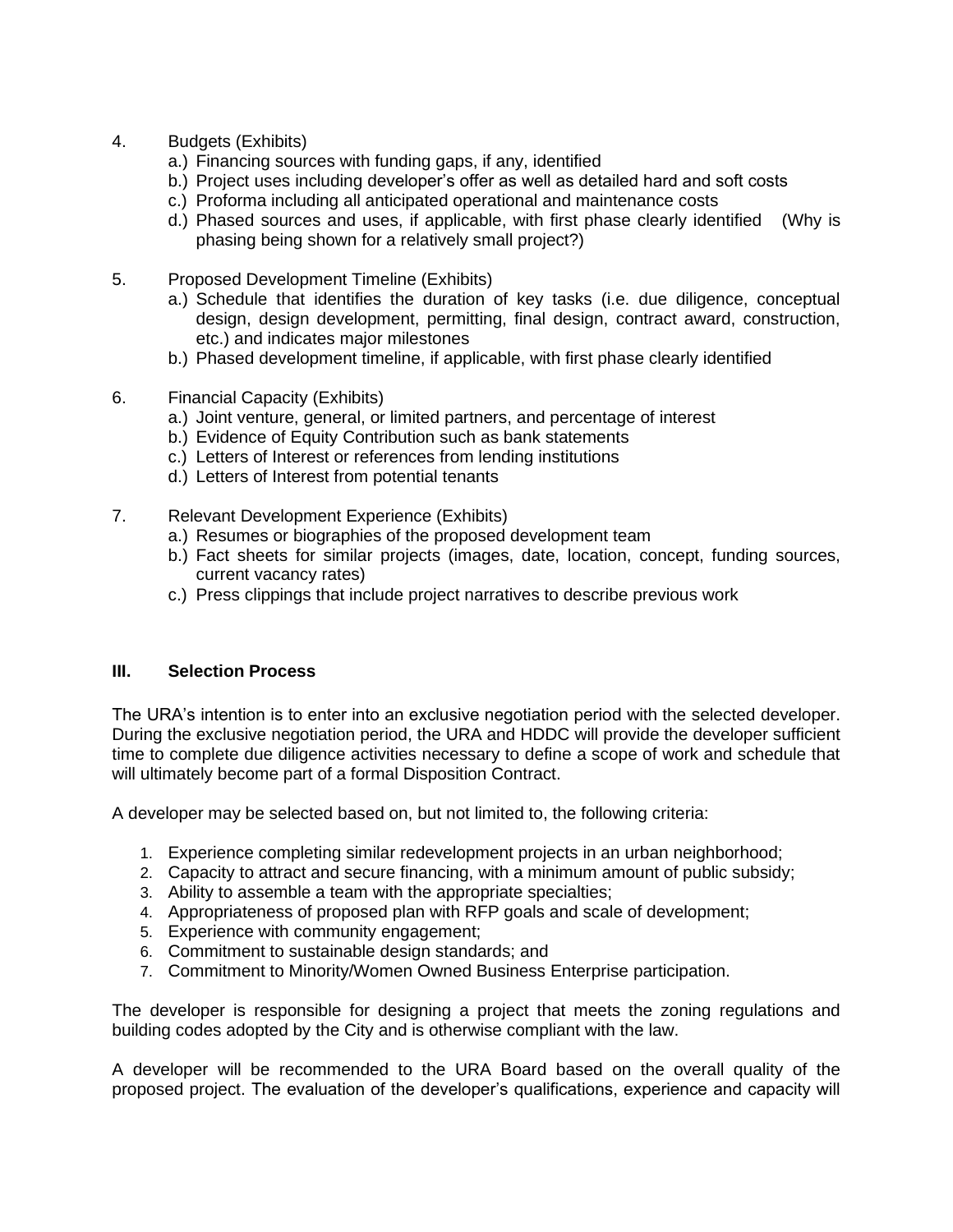be based upon information submitted in the proposal and presented during the interview by the developer.

The URA reserves the right to verify the accuracy of all information submitted. After the URA has completed its evaluation of the submittals, a developer who is placed on the short-list may be asked to interview with the URA. However, a short-listed proposal may be accepted without the need for an interview. If an interview is deemed necessary, the developer will be provided with a time that is determined by the URA.

# **IV. Disposition Process Overview**

The URA sells its property through a disposition process rather than a standard sales agreement. URA review will include the HDDC parcel as well as URA parcels and all closings will occur simultaneously. The disposition process is based on the declarations within the Urban Redevelopment Law (Act of May 24, 1945, P.L. 991, No. 385). The developer must enter into a Disposition Contract (i.e. Development Contract) with the URA. The Disposition Contract is the binding document that details the developer's plan to design, finance, purchase, and construct the development project. Taxes, liability insurance, site security, and all aspects of owning and developing the property shall be the full responsibility of the developer at the time of sale, as specified in the Disposition Contract. The URA does not sell land for speculative purposes, any such proposal to acquire and hold the land with construction to occur when and if it is successfully marketed will be rejected.

As part of the process, the URA will review the Opinion of Probable Cost and project drawings against the evidence of financing to determine if the information presented is reasonable and corresponds to a fully realized project. The URA will not close on a property until all the terms of the disposition process are fulfilled. Click [here](https://www.ura.org/pages/property-disposition) to access the Disposition Process.

The URA Board must approve any and all developers who purchase URA property. Upon URA Board approval, the developer's purchase of the property will occur after execution of the Disposition Contract, approval of the final construction documents and issuance of a building permit. The purchase of the property will occur simultaneously with the closing on the developer's construction financing.

# **V. Legal Information**

- 1. Prior to submitting a proposal, a developer is encouraged to attend the pre-proposal conference, which provides an opportunity to inspect the property.
- 2. The property will be offered to the selected developer in "AS-IS" condition.
- 3. The sale of the property does not guarantee or warrant demolition permits, building permits, zoning variances, or financial viability.
- 4. The developer, for itself and its employees, contractors, and primary subcontractors, agrees not to discriminate against or segregate any person or group of persons on any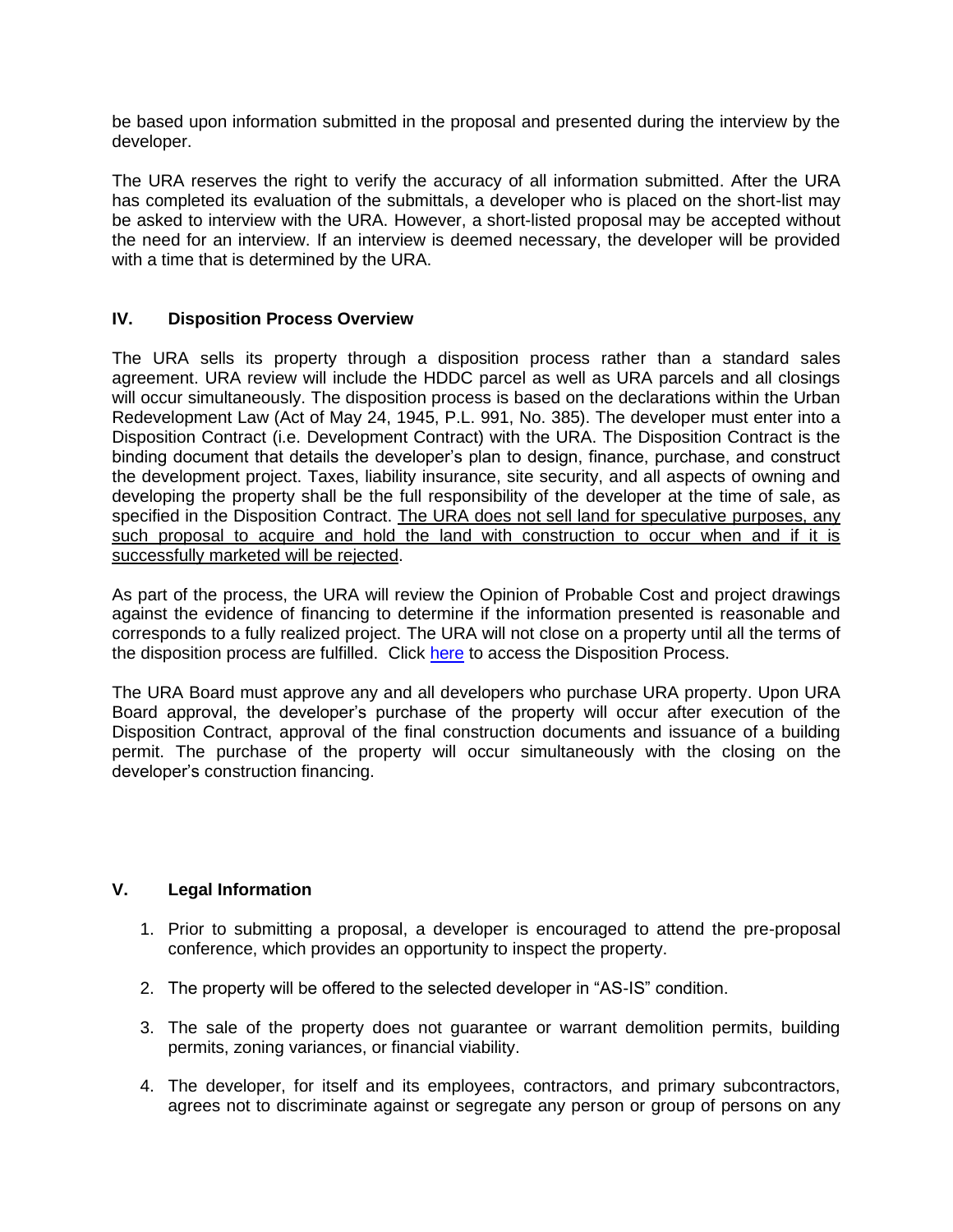unlawful basis in the construction, sale, transfer, use, occupancy, tenure or enjoyment of the property or any improvements erected or to be erected thereon, or any part thereof.

- 5. The URA shall be the sole judge as to which proposal best meets the selection criteria. The URA reserves the right to reject any or all proposals received, to waive any informalities or irregularities in any submitted proposal, and to negotiate scope and proposal prices.
- 6. Responses to the RFP will not be opened publicly.
- 7. Proposals may be withdrawn by written notice received by the URA before the time and date set for receipt of proposals. After the submission date, a proposal may not be withdrawn for a period of sixty (60) days, except by mutual consent between the URA and the respondent.
- 8. It is the developer's sole responsibility to read and interpret this RFP and the written instructions contained herein. A respondent may correct errors and omissions discovered before the time set for receipt of proposals by withdrawing the original proposal and resubmitting a new proposal before the date and time set for the receipt of proposal. Errors and omissions may not be corrected after the submission date except when the URA decides, in its sole discretion, to allow the correction.
- 9. This RFP is submitted subject to errors, omissions, and/or withdrawal without notice by the URA at any time.
- 10. The developer is encouraged to confer with the URA prior to submitting their response. All proposals, including attachments, supplementary materials, addenda, etc. shall become the property of the URA and will not be returned.
- 11. Addenda will be posted on the URA website and distributed via email. All such addenda shall become part of the RFP documents and all respondents shall be bound by such addenda, whether or not received by the respondents.

# **RFP SUMMARY PAGE FOLLOWS**